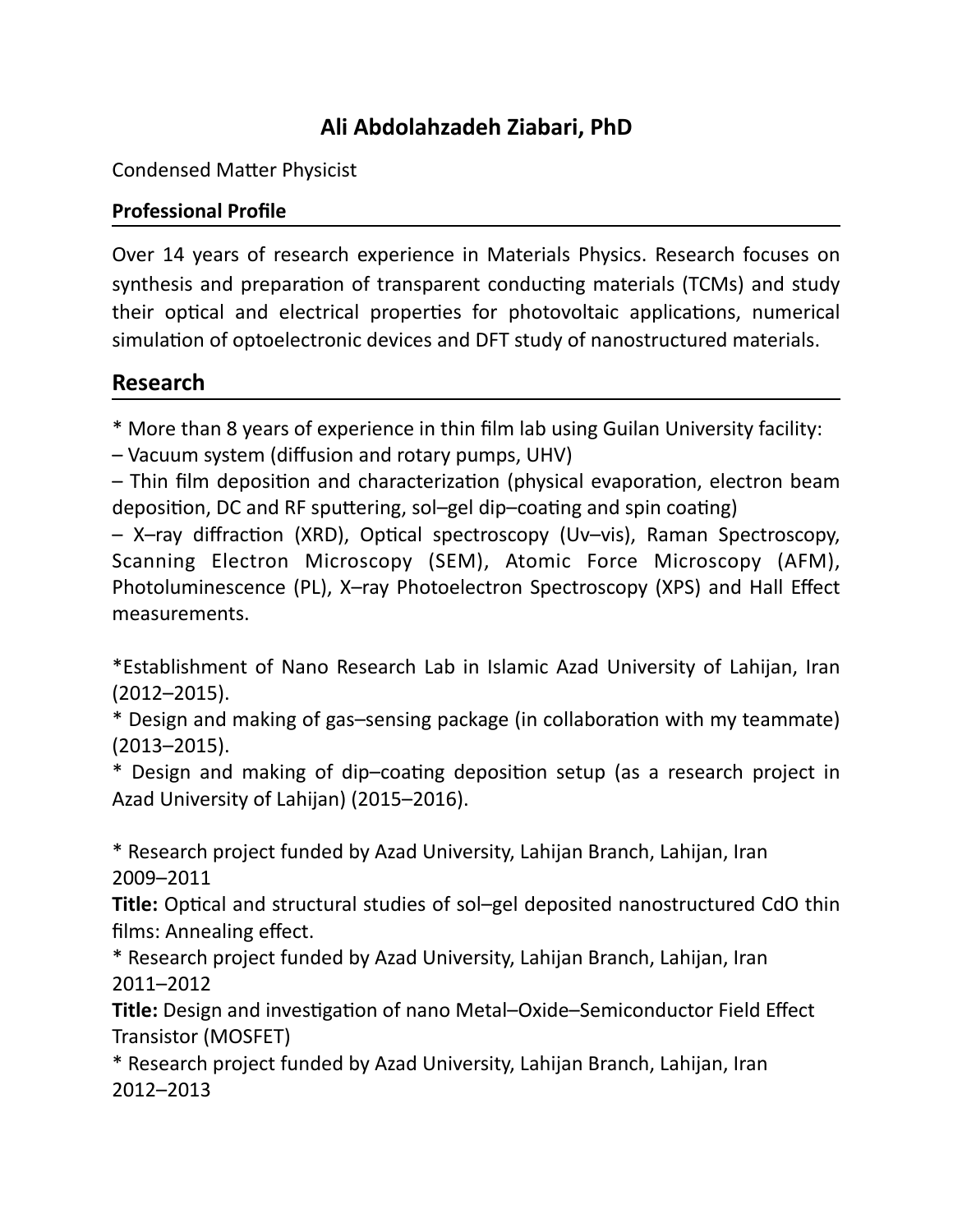**Title:** Fabrication and study of electro–optic, morphology and photoluminescence of CdS:Cu nanostructured thin films.

#### \* Dissertation advisor of the PhD Program:

**-** "Performance improvement of CIGS solar cells by using of plasmonic nanoparticles" by Sahar Royanian, Underway.

### \* Secondary dissertation advisor of the PhD Program:

 $-$  "Lactose biosensors based immobilized beta-galactosidase on carbon nanotubes electrode" by Rafieh Meraat, Underway.

 $-$  "Growth, characterization and study the sensing properties of graphene nanostructures" by Nastaran Hosseini, Underway.

 $-$  " Study of the effects of utilizing plasmonic nanoparticles on the performance improvement of CZTS thin film solar cells" by Mina Mirzaei, Underway.

- "Study, Simulation and efficiency improvement of single and tandem nanostructured CIGS solar cells" by Mojtaba Amiri, Underway.

 $-$ "Investigation of application of multi walled carbon nanotubes functionalized polymer based solar cells in photovoltaic properties of polyaromatics" by M. Mostashari, Underway.

#### \* Dissertation supervisor of the M.Sc. Program:

– " Preparation and characterization of nanostructured CZTS thin films for photovoltaic solar cell application" by Nader Mohabbati, Defense: November 2018. 

#### \* Secondary dissertation supervisor of the M.Sc. Program:

– "Growth and study of the physical properties of nanostructured thin films based on Si- Zn composite by Sol-Gel method" by Maryam Nilkar, Defense: February 2012 

- " Optical and structural studying of Tungsten doped Vanadium Oxide nano-films fabricated by sol-gel method" by Asieh Sokhan-Sheno Haghi, Underway.

 $-$  "In–Situ synthesis and characterization of Titanium Dioxide nanopowder and evaluation of its antibacterial properties" by Sajihe Bahrekazemi, Defense: September 2012

- "Synthesis of ZnO:F nanoparticles by sol-gel method: antibacterial efficacy against *Pseudomonas aeruginosa PTCC1430*" by Kamyar Mazloom Jalali, Defense: February 2014.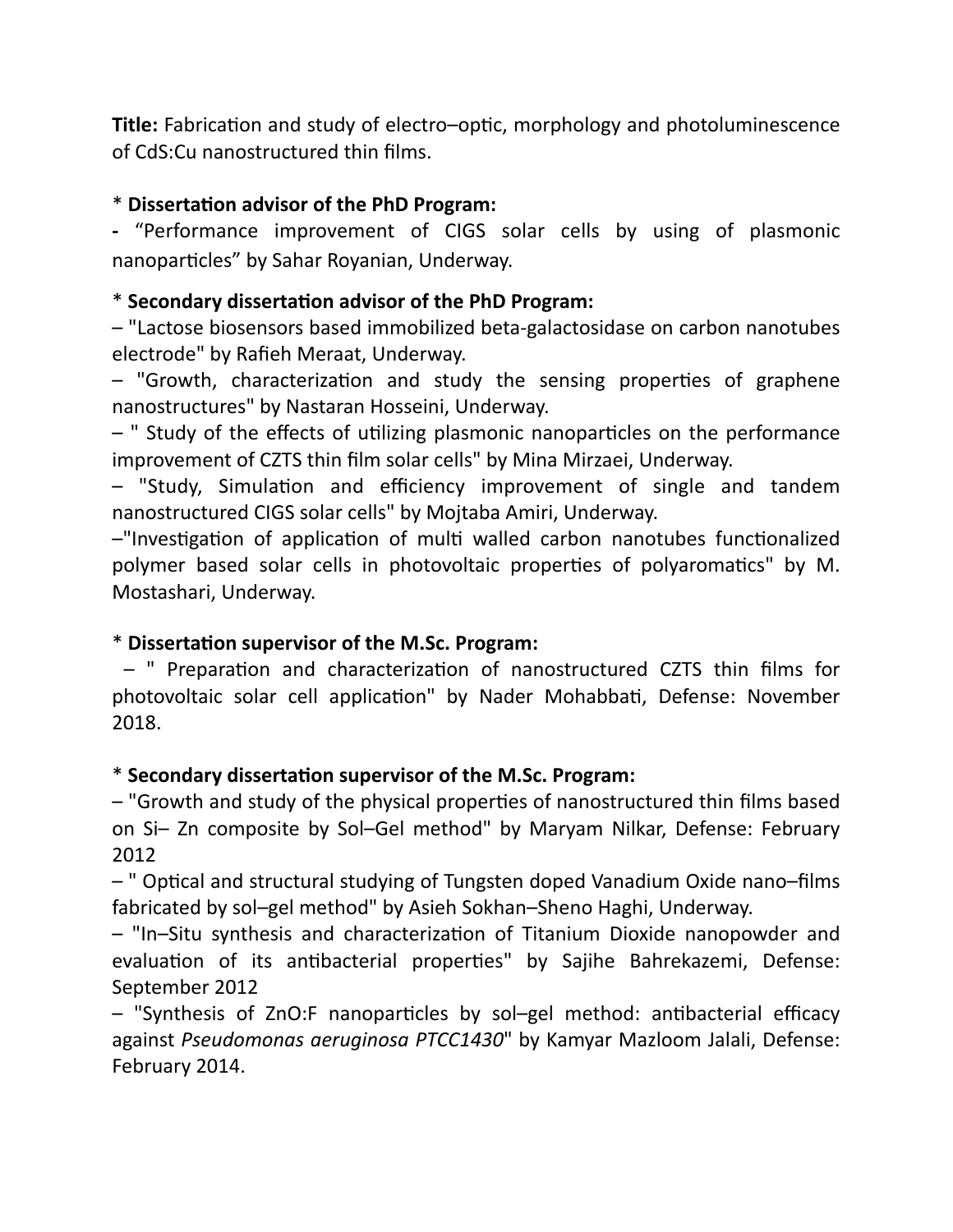$-$  "Synthesis of ZnO:Mg nanoparticles by sol–gel method: antibacterial efficacy against Listeria Monocytogenes (Serotype 1a) PTCC1430" by Nima Shadan, Defense: February2014.

 $-$ "study of the structural, electronic and optical properties of cadmium sulfide nanostructures using density functional theory (DFT)" by Morteza Sirous, Defense: September 2017.

#### **Teaching**

\*\* The University of Guilan, Rasht, Iran, Teaching Assistant. 2000–2012

- Chosen to deliver lectures and prepare course materials for undergraduate course.
- Teaching Fundamental Physics I & II, Modern Physics, Electromagnetism
- \*\* Azad University, Lahijan Branch, Lahijan, Iran, Lecturer. 2007–2013
	- Teaching Fundamental Physics I & II & III, Modern Physics, Electromagnetism
	- Head of Optical Laser Engineering group (2012-present).

#### **Education**

| 09/07-02/12 | Ph.D. Degree: The University of Guilan, Rasht, Iran                 |
|-------------|---------------------------------------------------------------------|
|             | Department of Physics, Condensed Matter and Nanophysics;            |
|             | Advisor: Professor Farhad E. Ghodsi;                                |
|             | Dissertation: Growth and Studying of Physical Properties of         |
|             | Nanostructured Thin Films of Cadmium Compounds.                     |
| 09/03-11/05 | M.Sc. Degree: The University of Guilan, Rasht, Iran                 |
|             | Supervisor: Professor Seyyed Mohammad Rozati;                       |
|             | Thesis: The Effects of Scattering Mechanisms on the Electrical      |
|             | Properties of Transparent Conductive Oxide Thin Films               |
| 09/98-6/02  | B.Sc. Degree: University of Shahid Beheshti, Tehran, Iran           |
|             | Department of Physics (Specialization in Nuclear & Applied Physics) |

#### **Selected Publications**

1. Abdolahzadeh Ziabari, A., Ghodsi, F.E., Synthesis and characterization of nanocrystalline CdZnO thin films prepared by sol-gel dip-coating process, Thin Solid Films 520 (2011) 1228–1232.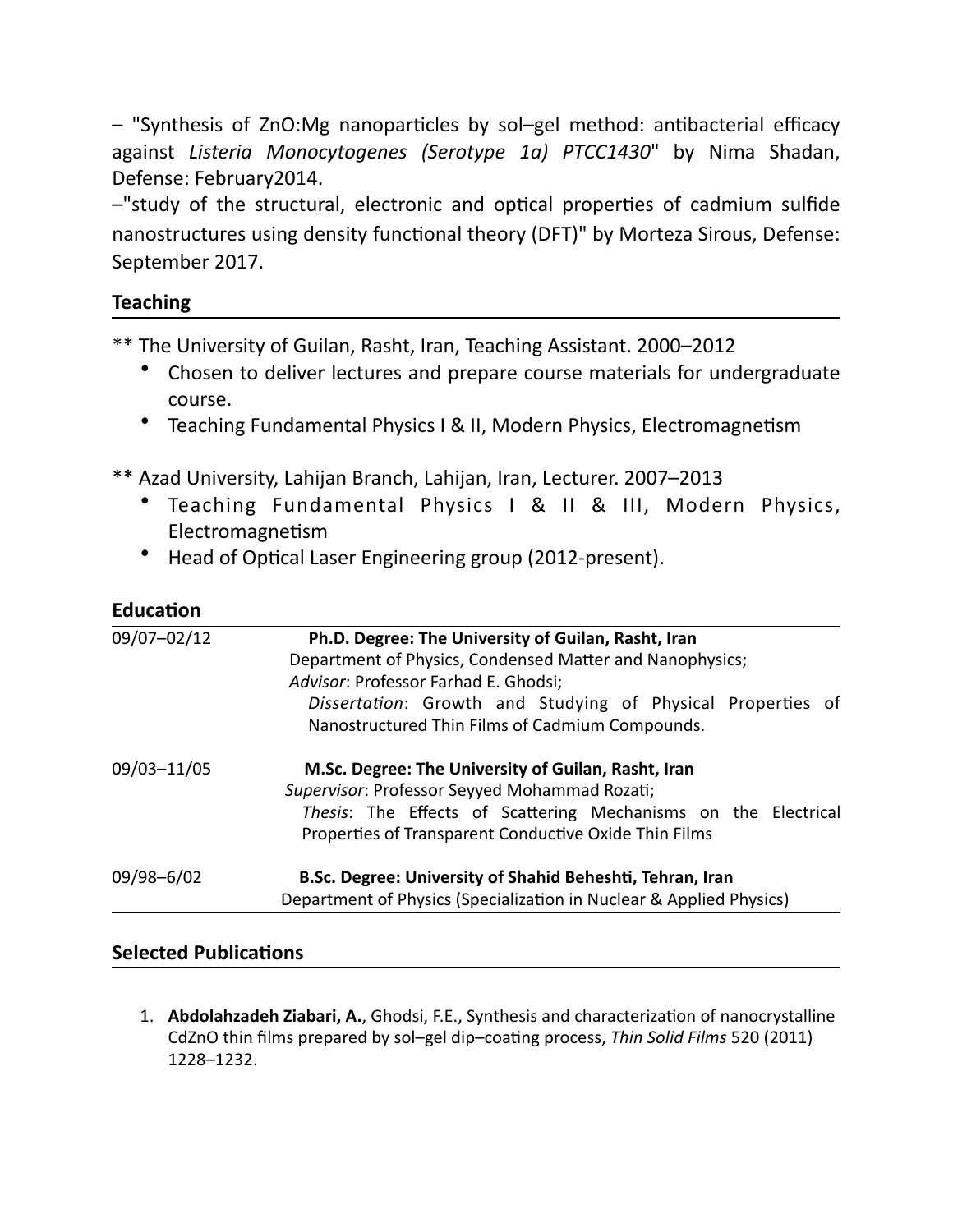- 2. **Abdolahzadeh Ziabari, A.**, Ghodsi, F.E., Optoelectronic studies of sol-gel derived nanostructured CdO-ZnO composite films, *Journal of Alloys and Compounds*, 509 (2011) 8748–8755.
- 3. **Abdolahzadeh Ziabari, A.**, Ghodsi, F.E., Surface morphology and optoelectronic studies of sol-gel derived nanostructured CdO thin films: heat treatment effect, *Journal of Materials Science: Materials in Electronics* 23 (2012) 1628–1639.
- 4. **Abdolahzadeh Ziabari, A.**, Ghodsi, F.E., Growth, characterization and studying of sol-gel derived CdS nanoscrystalline thin films incorporated in polyethyleneglycol: effects of post-heat treatment, *Solar Energy Materials and Solar Cells* 105 (2012) 249-262.
- 5. **Abdolahzadeh Ziabari, A.**, Rozati, S.M., Carrier transport and bandgap shift in n-type degenerate ZnO thin films: the effect of band edge nonparabolicity, *Physica B* 407 (2012) 4512–4517.

#### <span id="page-3-2"></span>**Most cited paper<sup>1</sup>**

- 6. **Abdolahzadeh Ziabari, A.**, Ghodsi, F.E., Kiriakidis, G., Correlation between morphology and electro-optical properties of nanostructured CdO thin films: Influence of Al doping, Surface and Coating Technology 213 (2012) 15-20. Hot paper<sup>2</sup>
- <span id="page-3-3"></span>7. **Abdolahzadeh Ziabari, A.**, Ghodsi, F.E., Influence of Cu doping and post heat treatment on the microstructure, optical properties and photoluminescence features of sol-gel derived nanostructured CdS thin films, *Journal of Luminescence* 141(2013)121-129.
- 8. **Abdolahzadeh Ziabari A**, Charmi M, Mashayekhi H R, The impact of body doping concentration on performance of nano DG-MOSFETs: A Quantum Simulation", *Chinese Journal of Physics*, 5(4) (2013) 844–853.
- 9. Abdolahzadeh Ziabari, A., Ghodsi, F.E., The effects of Cd:Zn:S molar ratio and post heat treatment on the optical and photoluminescence properties of nanocrystalline CdZnS thin films, *Materials Science in Semiconductor Processing* 16 (2013) 1629-1636.
- 10. Amoopour, E., Abdolahzadeh Ziabari, A., Ghodsi, F.E., Anderva, H., Influence of Air/N2 treatment on the structural, morphological and optoelectronic traits of nanostructured ZnO:Mn thin films, Superlattices and Microstructures, 65 (2014) 332-343.
- 11. **Abdolahzadeh Ziabari, A.,** Exploring low, moderate and heavy Al doping impacts on microstructure and optical attributes of nanostructured cadmium oxide thin films, Superlattices and Microstructures, 72 (2014) 172-185.
- 12. Nilkar, M., Ghodsi, F.E., Abdolahzadeh Ziabari, A., Compositional evolution and surfacerelated phenomena effects in  $ZnS-SiO<sub>2</sub>$  nanocomposite films, Applied Physics A: Materials Science & Processing, 118(4) (2015) 1377-1386.
- 13. Ahmadi, K., Abdolahzadeh Ziabari, A., Mirabbaszadeh, K., Ahadpour Shal A, Synthesis and characterization of ZnO/TiO<sub>2</sub> composite core/shell nanorod arrays by sol–gel method for organic solar cell applications, *Bull. Mater. Sci.* 38(3)(2015) 617–623.
- 14. **Abdolahzadeh Ziabari, A.**, Rozati, S.M., Investigation of the band edge nonparabolicity on the carrier transport of ITO thin films, Journal of Korean Physical Society 65(4) (2014) 487–490.

<span id="page-3-0"></span>[<sup>1</sup>](#page-3-2) https://www.journals.elsevier.com/physica-b-condensed-matter/most-cited-articles

<span id="page-3-1"></span><sup>&</sup>lt;sup>[2](#page-3-3)</sup> http://top25.sciencedirect.com/subject/materials–science/15/journal/surface–and–coatingstechnology/ 02578972/archive/41